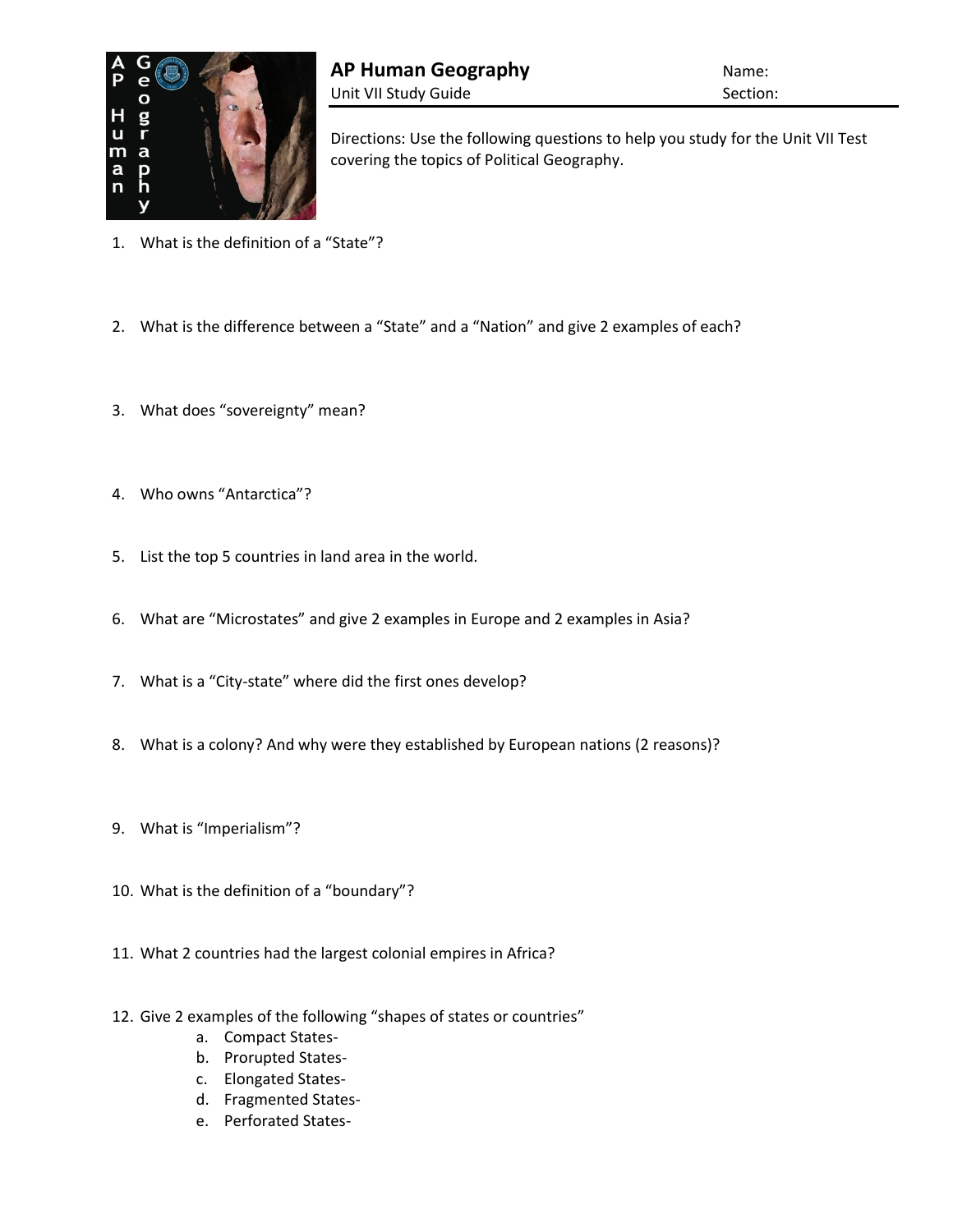13. What is a "Landlocked State" and give 3 examples in Europe; 3 examples in Asia; 4 examples in Africa; and 2 in South America?

14. Using Africa as an example, give 2 problems of landlocked countries.

15. What is a "Frontier" and give 2 examples?

16. How are "Cultural Boundaries" determined?

17. Give 2 examples of "Geometric Boundaries".

18. What are 2 problems with "Geometric Boundaries"?

19. Give 2 examples of "Religious Boundaries".

20. Under what conditions were "Language Boundaries" created?

21. What is the problem with "Language Boundaries"?

22. Where is Cyprus and why was the "Green Line" established?

23. What is a "Buffer Zone" and what is its purpose?

24. What is the difference between a "Unitary State(country) ; a Federal State; and a "Confederate State"?

25. What is "Electoral Geography"?

26. What is "Gerrymandering" and why is it done?